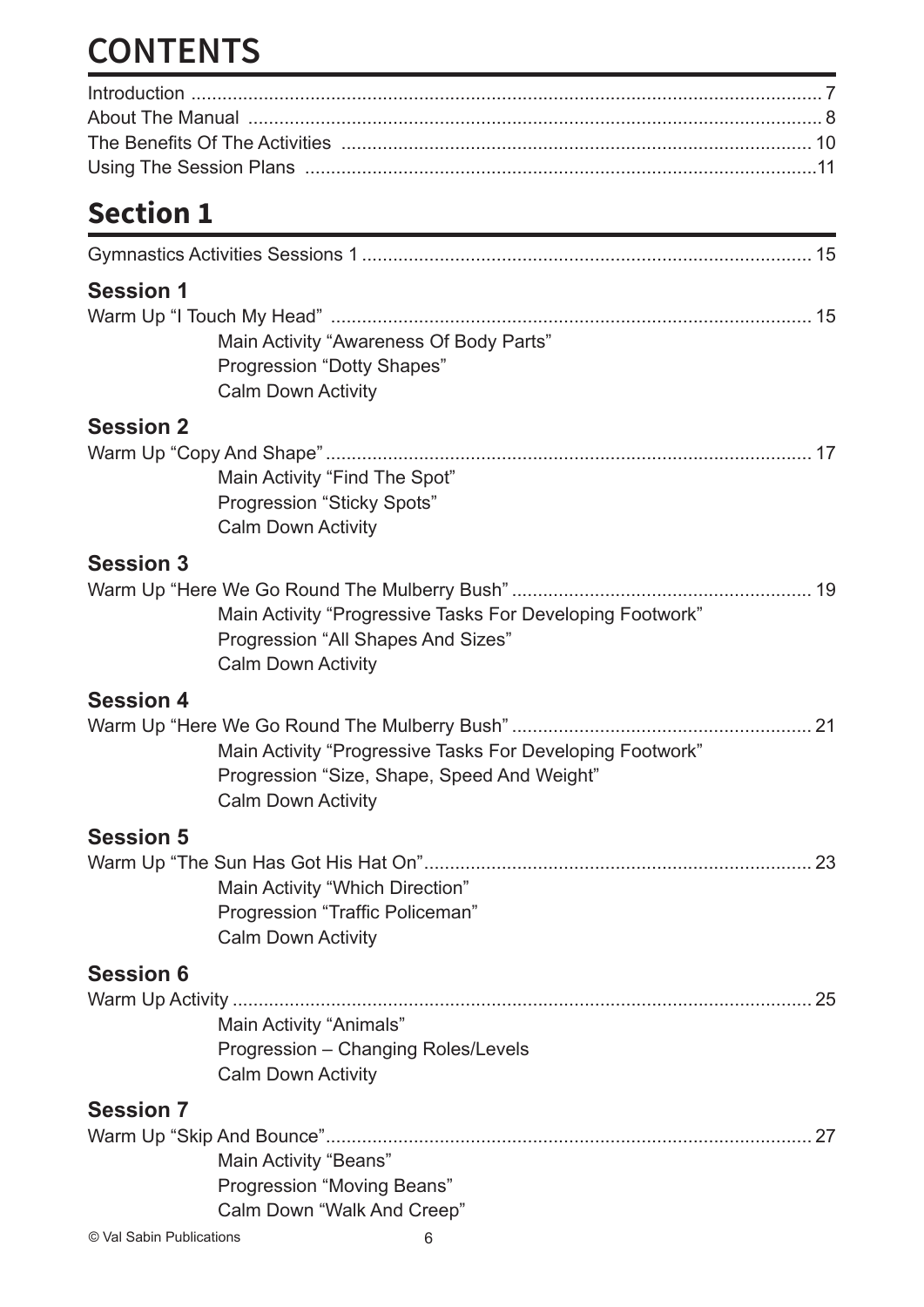| <b>Session 8</b>  |                                                      |    |
|-------------------|------------------------------------------------------|----|
|                   |                                                      | 29 |
|                   | Main Activity "Hands, Feet And Circles"              |    |
|                   | Progression "Turning Wide And Thin"                  |    |
|                   | <b>Calm Down Activity</b>                            |    |
| <b>Session 9</b>  |                                                      |    |
|                   |                                                      |    |
|                   | Main Activity "Rocking"                              |    |
|                   | Progression "Turning On Different Parts Of The Body" |    |
|                   | <b>Calm Down Activity</b>                            |    |
| <b>Session 10</b> |                                                      |    |
|                   |                                                      |    |
|                   | Main Activity "Rolling" (Sausages And Eggs)          |    |
|                   | Progression - Turn And Roll                          |    |
|                   | <b>Calm Down Activity</b>                            |    |
| <b>Session 11</b> |                                                      |    |
|                   |                                                      | 35 |
|                   | Main Activity "Bouncing"                             |    |
|                   | Progression "Spot Bouncing"                          |    |
|                   | <b>Calm Down Activity</b>                            |    |
| <b>Session 12</b> |                                                      |    |
|                   |                                                      |    |
|                   | Main Activity "Crossing The River"                   |    |
|                   | Progression "Jumping The Stream"                     |    |
|                   | <b>Calm Down Activity</b>                            |    |
| <b>Session 13</b> |                                                      |    |
|                   |                                                      |    |
|                   | Main Activity "Jumping"                              |    |
|                   | Progression "Jumping Down"                           |    |
|                   | Calm Down "Bounce Down"                              |    |
|                   |                                                      |    |
| <b>Session 14</b> |                                                      |    |
|                   | Main Activity "Balance Along A Line"                 |    |
|                   | Progression "Balancing Along Raised Objects"         |    |
|                   | Calm Down "Balance"                                  |    |
|                   |                                                      |    |
| <b>Session 15</b> |                                                      |    |
|                   |                                                      |    |
|                   | Main Activity "Climbing - Progressions On Apparatus" |    |
|                   | Progression "Using Portable And Large Apparatus"     |    |
|                   | Calm Down "Raining Into A Puddle"                    |    |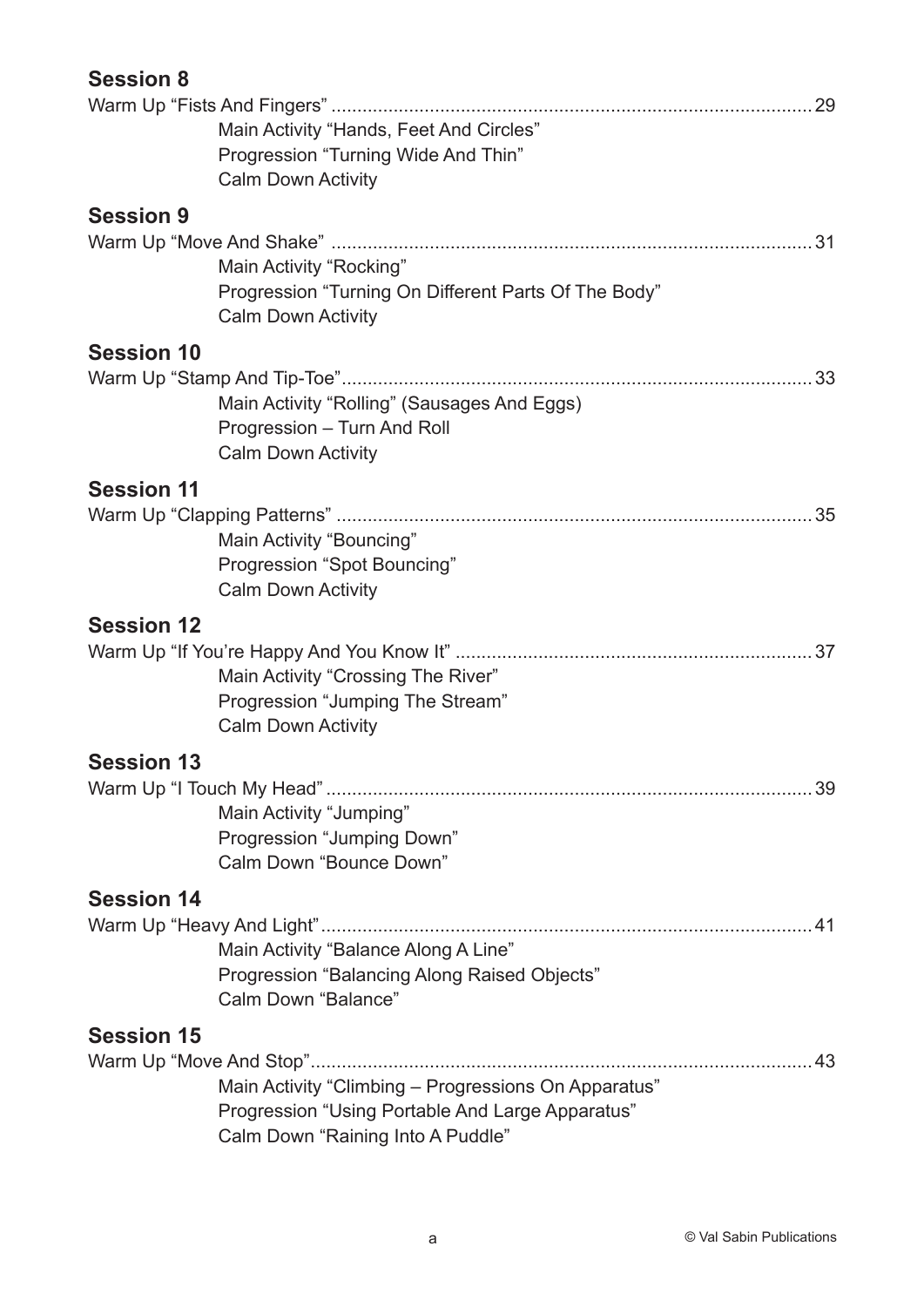### **Section 2**

|                  | Dance Activities Sessions 1 - 15                           |  |
|------------------|------------------------------------------------------------|--|
| <b>Session 1</b> |                                                            |  |
|                  |                                                            |  |
|                  | Main Activity "Moving And Stopping"                        |  |
|                  | <b>Progression "Musical Statues"</b>                       |  |
|                  | Calm Down "Wake Up"                                        |  |
| <b>Session 2</b> |                                                            |  |
|                  |                                                            |  |
|                  | Main Activity "Giant Strides And Fairy Steps"              |  |
|                  | Progression "Giants And Fairies - Stories"                 |  |
|                  | Calm Down "Curl And Sleep"                                 |  |
| <b>Session 3</b> |                                                            |  |
|                  |                                                            |  |
|                  | Main Activity "Marching / Skipping"                        |  |
|                  | Progression "Follow My Feet"                               |  |
|                  | Calm Down "Duck Walking"                                   |  |
| <b>Session 4</b> |                                                            |  |
|                  |                                                            |  |
|                  | Main Activity "Percussion 1 "                              |  |
|                  | Progression "Percussion 2"                                 |  |
|                  | Calm Down "With A Friend"                                  |  |
| <b>Session 5</b> |                                                            |  |
|                  |                                                            |  |
|                  | Main Activity "Responding To Different Rhythms"            |  |
|                  | Progression - Contrasting Rhythms                          |  |
|                  | Calm Down "Go To Sleep"                                    |  |
| <b>Session 6</b> |                                                            |  |
|                  |                                                            |  |
|                  | Main Activity "Hickory, Dickory, Dock"                     |  |
|                  | Progression "Raindrops"                                    |  |
|                  | Calm Down "Balance"                                        |  |
|                  |                                                            |  |
| <b>Session 7</b> |                                                            |  |
|                  | Main Activity "Responding To Different Moods And Emotions" |  |
|                  | Progression "Contrasting Moods And Emotions"               |  |
|                  | Calm Down "Bounce And Tip-Toe"                             |  |
|                  |                                                            |  |
| <b>Session 8</b> |                                                            |  |
|                  |                                                            |  |
|                  | Main Activity "Highs And Lows"                             |  |
|                  | Progression "Red And White"<br>Calm Down "Humpty Dumpty"   |  |
|                  |                                                            |  |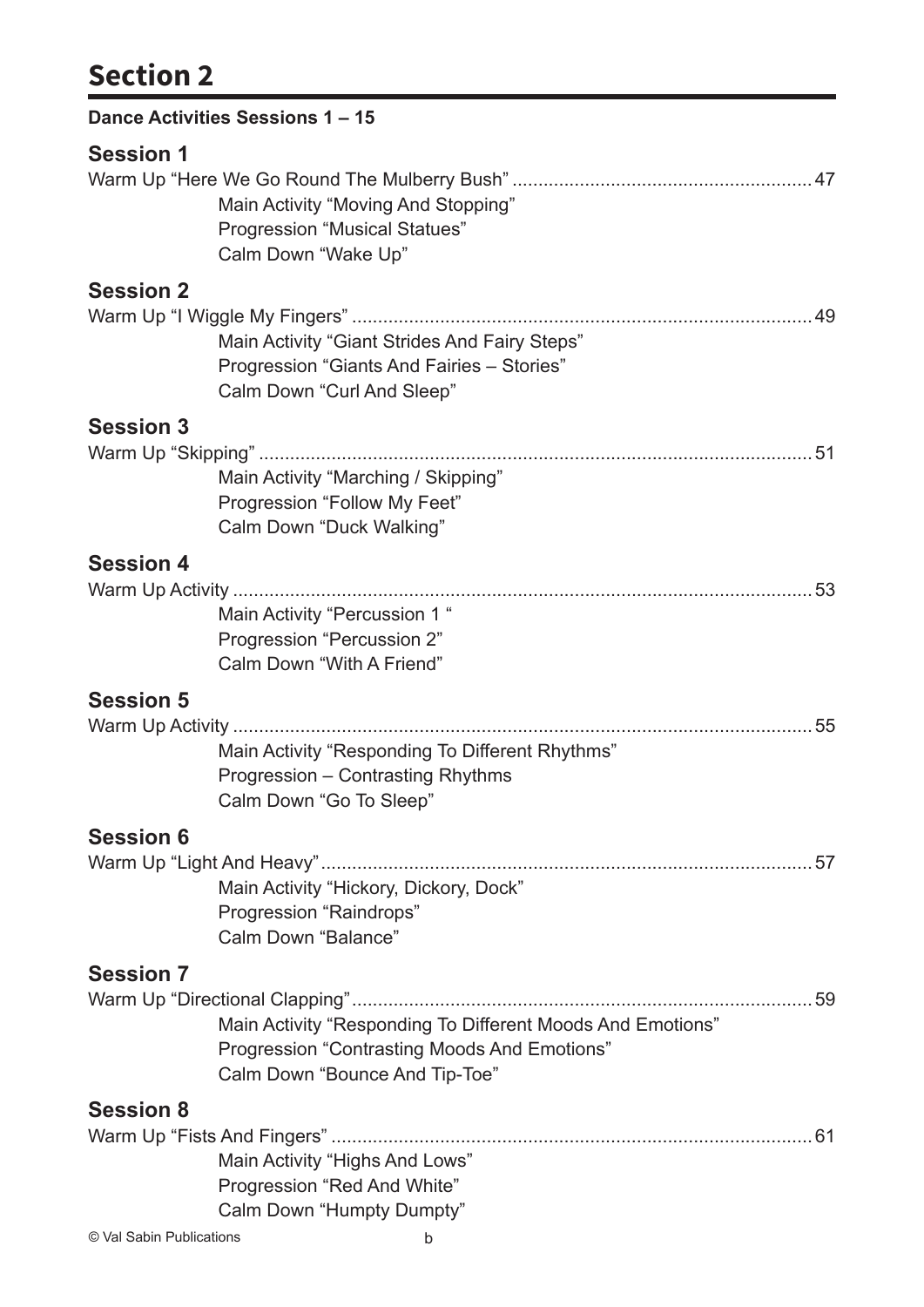| <b>Session 9</b> |  |
|------------------|--|
|------------------|--|

|                   | Main Activity "Bubbles"                   |
|-------------------|-------------------------------------------|
|                   | Progression "Balloons"                    |
|                   | Calm Down "I Touch My Head"               |
| <b>Session 10</b> |                                           |
|                   |                                           |
|                   | Main Activity "Ribbons"                   |
|                   | Progression "The Scarf"                   |
|                   | <b>Calm Down Activity</b>                 |
| <b>Session 11</b> |                                           |
|                   |                                           |
|                   | Main Activity "Painting"                  |
|                   | Progression "Snakes"                      |
|                   | <b>Calm Down Activity</b>                 |
| <b>Session 12</b> |                                           |
|                   |                                           |
|                   | Main Activity "Miss Smooth And Mr Spiky"  |
|                   | Progression "Miss Lightfoot And Mr Heavy" |
|                   | <b>Calm Down Activity</b>                 |
| <b>Session 13</b> |                                           |
|                   |                                           |
|                   | Main Activity "The Tight-Rope Walker"     |
|                   | Progression "The Clown"                   |
|                   | Calm Down "Surprise"                      |
| <b>Session 14</b> |                                           |
|                   |                                           |
|                   | Main Activity "Icicles And Water"         |
|                   | Progression "Snow"                        |
|                   | Calm Down "Walk And Talk"                 |
| <b>Session 15</b> |                                           |
|                   |                                           |
|                   | Main Activity "Autumn Leaves"             |
|                   | <b>Progression "Conkers"</b>              |
|                   | <b>Calm Down Activity</b>                 |
| <b>Section 3</b>  |                                           |
|                   | <b>Games Activities Sessions 1-15</b>     |
| <b>Session 1</b>  |                                           |
|                   |                                           |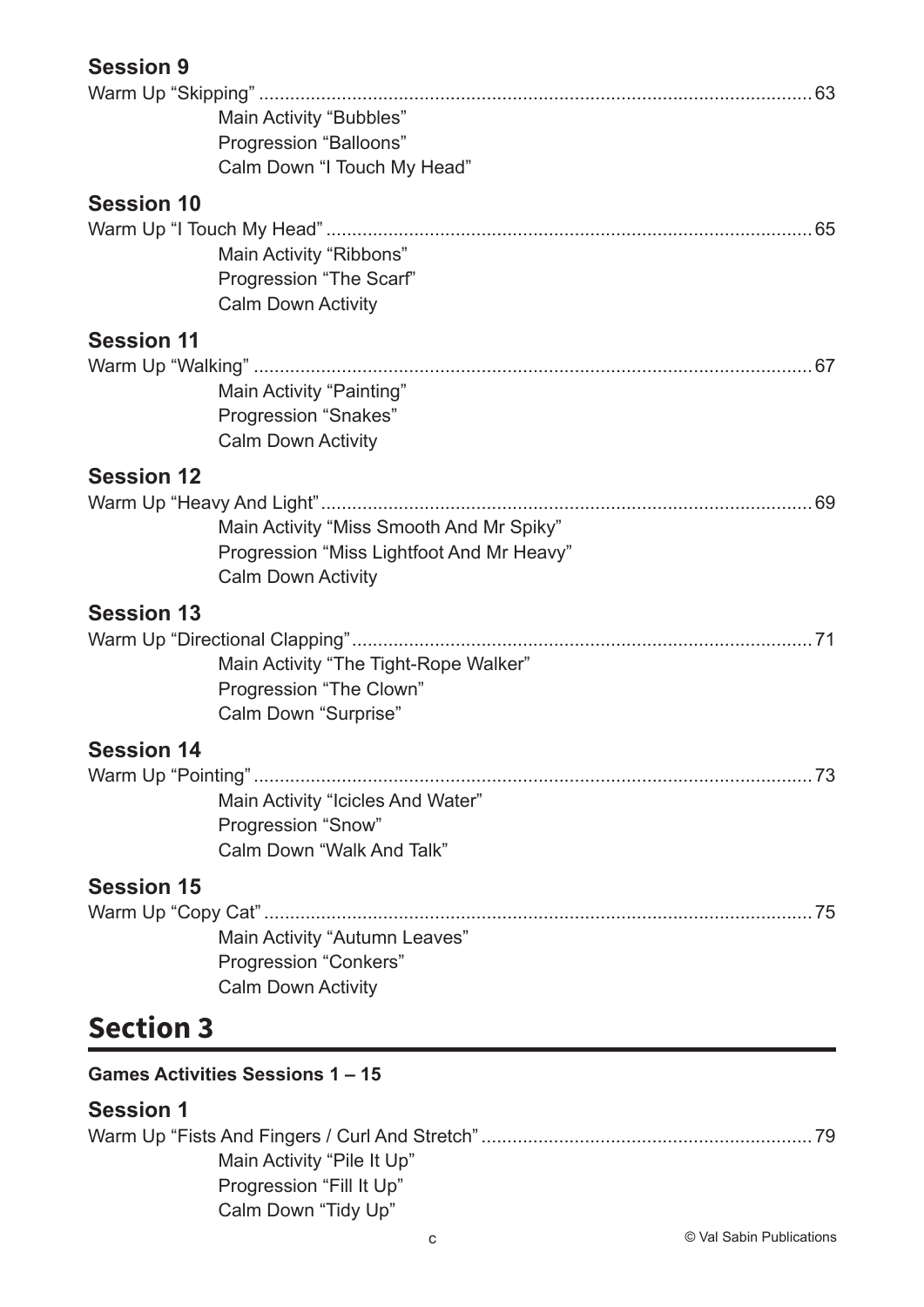| <b>Session 2</b> |                                                           |  |
|------------------|-----------------------------------------------------------|--|
|                  |                                                           |  |
|                  | Main Activity "Sticky Bits"                               |  |
|                  | Progression "Taking The Beanbag On A Journey"             |  |
|                  | Calm Down "Go To Sleep"                                   |  |
| <b>Session 3</b> |                                                           |  |
|                  |                                                           |  |
|                  | Main Activity "Passing The Beanbag"                       |  |
|                  | Progression "Pass And Move"                               |  |
|                  | <b>Calm Down Activity</b>                                 |  |
| <b>Session 4</b> |                                                           |  |
|                  |                                                           |  |
|                  | Main Activity "Pushing"                                   |  |
|                  | Progression "Steering"                                    |  |
|                  | Calm Down "Creep And Turn"                                |  |
| <b>Session 5</b> |                                                           |  |
|                  |                                                           |  |
|                  | Main Activity "Rolling A Ball"                            |  |
|                  | Progression "Sending A Ball To A Partner"                 |  |
|                  | Calm Down "Curl And Move"                                 |  |
| <b>Session 6</b> |                                                           |  |
|                  |                                                           |  |
|                  | Main Activity "Kicking"                                   |  |
|                  | Progression "Kicking"                                     |  |
|                  | <b>Calm Down Activity</b>                                 |  |
|                  |                                                           |  |
| <b>Session 7</b> |                                                           |  |
|                  | Main Activity "Throwing And Catching"                     |  |
|                  | Progression - Throwing And Catching Tasks With Beanbags   |  |
|                  | <b>Calm Down Activity</b>                                 |  |
|                  |                                                           |  |
| <b>Session 8</b> |                                                           |  |
|                  |                                                           |  |
|                  | Main Activity "Throwing And Catching Tasks With Balls"    |  |
|                  | Progression "Throwing To A Partner"                       |  |
|                  | Calm Down "Circle And Sleep"                              |  |
| <b>Session 9</b> |                                                           |  |
|                  |                                                           |  |
|                  | Main Activity - Progressive Tasks For Developing Bouncing |  |
|                  | Progression "Bouncing Ball"                               |  |
|                  | Calm Down "Bounce And Tip-Toe"                            |  |
|                  |                                                           |  |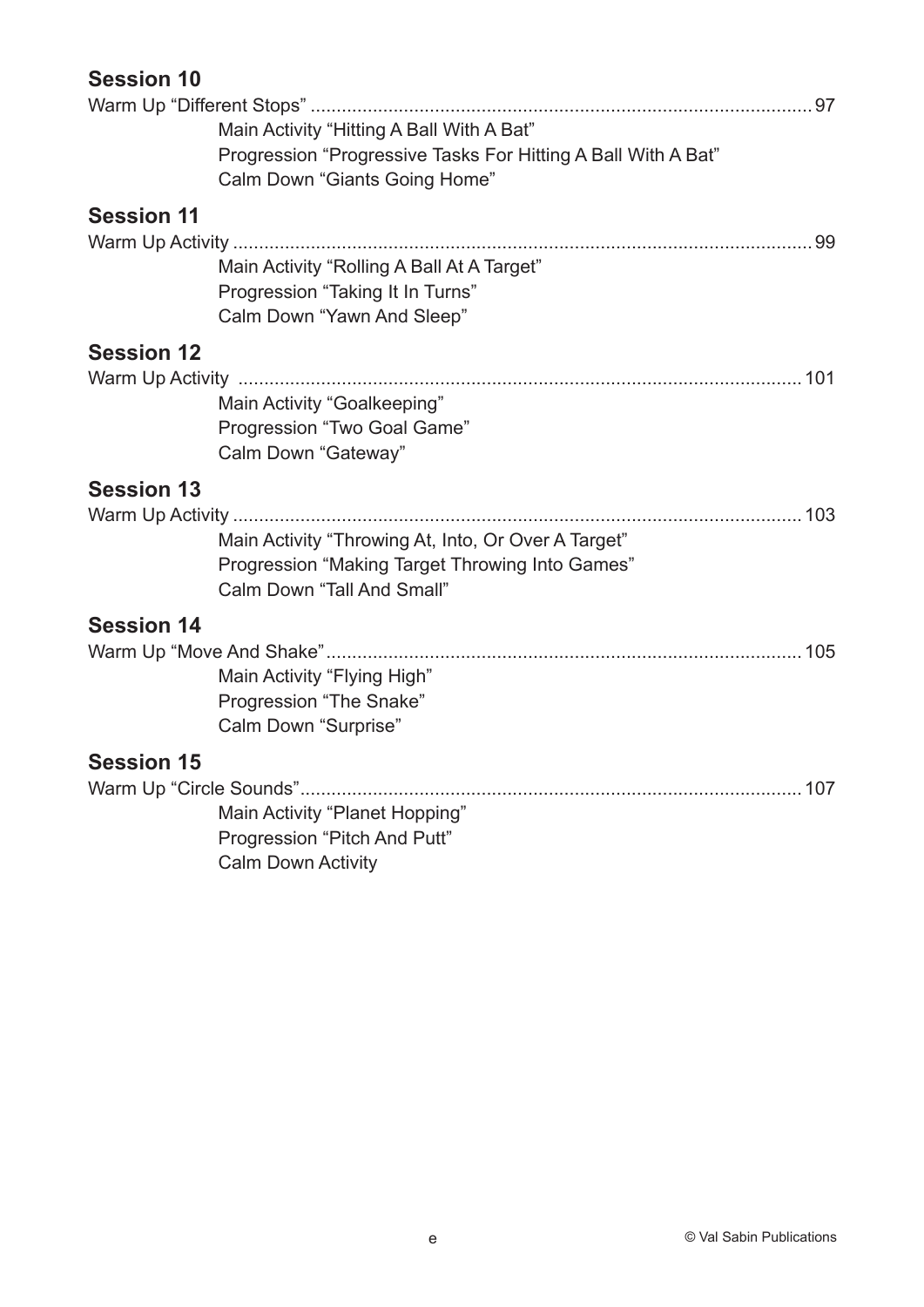# **Gymnastics Activities - Session 1**

| <b>WARM UP</b> |                                                                                                                                                                                                                                                                                                                                                                                                                                                                                                                                 |                                                                     |  |
|----------------|---------------------------------------------------------------------------------------------------------------------------------------------------------------------------------------------------------------------------------------------------------------------------------------------------------------------------------------------------------------------------------------------------------------------------------------------------------------------------------------------------------------------------------|---------------------------------------------------------------------|--|
|                | Hands, feet, spots and lines spread out around the room. Balls out. Free play,<br>rolling, throwing, kicking etc. Aim to roll a ball over a marker or along a line marker.<br>Tidy up                                                                                                                                                                                                                                                                                                                                           | Markers,<br>feet, hands,<br>spots and<br>lines. Variety<br>of balls |  |
|                | <b>ACTION KIDS WARM - UP SONG</b>                                                                                                                                                                                                                                                                                                                                                                                                                                                                                               |                                                                     |  |
|                | "I TOUCH MY HEAD"                                                                                                                                                                                                                                                                                                                                                                                                                                                                                                               |                                                                     |  |
|                | <b>MARCHING</b> – Children march about the room rhythmically (salute like soldiers<br>- knees high, back straight, head up etc.) March on spot and punch the air<br>rhythmically in time to the music – finish by marching about the room – salute at the<br>end.                                                                                                                                                                                                                                                               | Disc A<br>Track 23                                                  |  |
|                | <b>ACTIVITIES</b>                                                                                                                                                                                                                                                                                                                                                                                                                                                                                                               |                                                                     |  |
|                | "AWARENESS OF BODY PARTS" - No's $(i) - (iv)$ using tambourine as<br>accompaniment.                                                                                                                                                                                                                                                                                                                                                                                                                                             |                                                                     |  |
|                | "MOVE AND SHAKE" Children move about in response to the music, then stand<br>and shake body parts identified by the practitioner.                                                                                                                                                                                                                                                                                                                                                                                               | Disc B<br>Track 13                                                  |  |
|                | <b>AWARENESS OF BODY PARTS</b> No's $(v) - (vii)$ and ensure that they experience<br>bottom, hands, feet and stand tall with hands stretched high. When children have<br>experienced these activities, experiment with "statues" with tambourine - whichever<br>markers you stop beside – do relevant action (i.e. put hands on hand markers, feet<br>on feet markers, bottom on spots and stretch tall on lines.) When they are used to<br>the activity – do it to music "Musical Statues", "Move and Stop"                    | Disc B<br>Track 14<br>or 15                                         |  |
|                | <b>SCARVES</b> – take out a scarf each and experiment with waving high / low / to each<br>side - throw and catch (throw / catch with two hands, one hand, opposite hands<br>etc.) Can children throw the scarf with different parts of the body and catch with or<br>on different parts of the body? (Use music "Bouncing")                                                                                                                                                                                                     | Disc A<br>Track 29<br><b>Scarves</b>                                |  |
|                | Scarves in the centre under the parachute "sunken treasure". Practitioner calls<br>out a colour and children holding that colour section of the parachute run under the<br>chute when it is mushroomed, pick up a scarf and tunnel out on their hands and feet<br>or put it in the "treasure chest" (box).                                                                                                                                                                                                                      |                                                                     |  |
|                | IF YOU'RE HAPPY AND YOU KNOW IT Practice clapping (hold chute with one<br>hand and clap on top of chute with other) "stamp feet"; "shake head" (shake head<br>and shake the chute) "Rub your tum" (hold the chute with one hand and rub your<br>tum with the other) "Knock your knees" (hold the chute and knock knees together)<br>Then to music – "If you're happy and you know it clap your hands "clap, clap".<br>Chorus - walk round in a circle then stand and "clap, clap." Repeat through all the<br>different actions. | Disc A<br>Track 14                                                  |  |
|                | <b>TRAMPOLINE</b> A large, light, balsac ball is placed on the chute. Bounce it up into<br>the air and catch it again – can you keep the ball on the trampoline?                                                                                                                                                                                                                                                                                                                                                                |                                                                     |  |
|                |                                                                                                                                                                                                                                                                                                                                                                                                                                                                                                                                 |                                                                     |  |
|                | Place the parachute on the ground then crawl underneath it like a duvet and curl up<br>and go to sleep.                                                                                                                                                                                                                                                                                                                                                                                                                         | Disc A<br>Track 25<br>or 26                                         |  |
|                | <b>ACTION KIDS CALM - DOWN SONG</b>                                                                                                                                                                                                                                                                                                                                                                                                                                                                                             |                                                                     |  |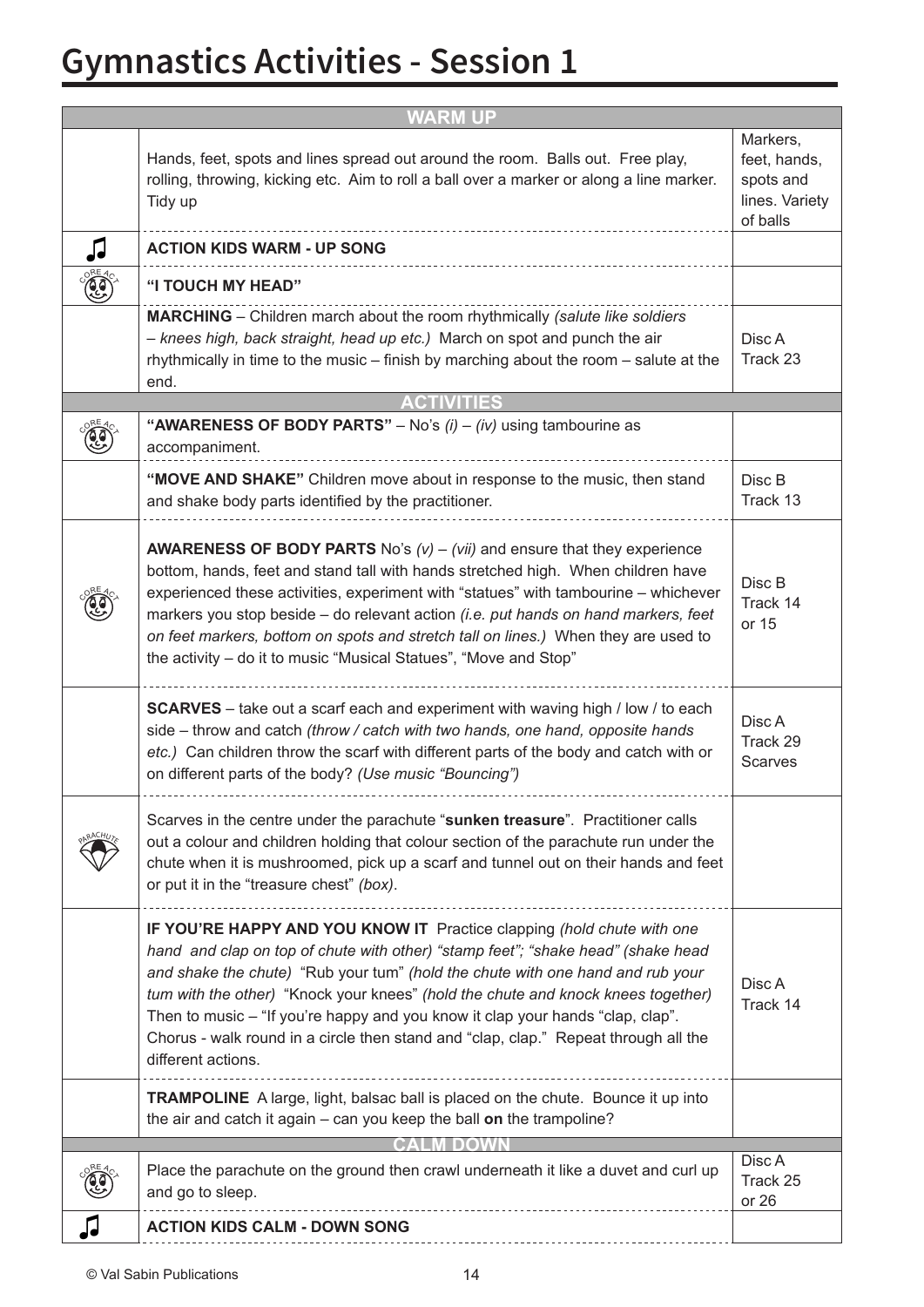### **WARM-UP ACTIVITY - "I TOUCH MY HEAD"**

I TOUCH MY HEAD *(children touch head)* I TOUCH MY FEET *(children touch feet)* I CURL UP VERY SMALL *(children curl up very small)* I SHAKE MY HANDS *(children shake their hands)* AND STRETCH UP VERY TALL *(children stretch up very tall)*

 $(children \; share \; their \; feet)$ 

**A**

 $\frac{1}{2}$ 

*(This could be performed twice as above, then twice on the move e.g. walking round in a circle or moving towards the centre of a circle and out again or moving independently about the space.)*

### **MAIN ACTIVITY - "AWARENESS OF BODY PARTS"**

Suggestions for progressive tasks to develop awareness of different parts of the body.

- (i) Children touch or shake whichever part of the body is identified by the practitioner and then, on a signal, hold it **very still.**
- (ii) Children move about the space carefully and, on a signal, they STOP and wave with one hand, the other hand, or both hands.
- (iii) Children STOP on a signal and sit down to wave one foot, other foot, or both feet in the air.
- (iv) Children stop on a signal and sit down to wave both feet and both hands in the air.
- (v) Children place both hands and feet on the floor and push their bottoms high into the air. They carefully walk about the play-space in this position without bumping into anybody else. (*Look where you are going!)*
- (vi) Children "go for a walk" on hands and feet, then on a signal place a named body part on the floor or sit down and put hands **and** feet in the air.
- (vii) Children go for a walk on their hands and feet and on a signal they stop and **choose** a different part of their bodies to be on the floor. (*When asked, children name the part they have chosen.)*

### **MAIN ACTIVITY PROGRESSION - "DOTTY SHAPES"**

Children each have a spot or marker and any of the following activities can be explored:-

- (i) Stand on your marker - **stretch "high and thin"**. *(Children should try to make their bodies "tight and strong" when they stretch and then go "floppy" to come out of it.)*
- (ii) Stand **on** your marker and curl up **small** like a ball.
- (iii) **Stand on** your marker **on one leg** only then **on the other leg.**
- (v) Sit on your marker and stretch your legs and arms out wide. Can you **only** have your  **bottom** on the floor?
- (vi) **Sit on** your marker and **curl up small** like a ball.
- (vii) Can you curl up tightly with your **back/side/knees** on the spot? *(Could present as a little problem solving activity, e.g. "Which other bits of your body can you put on the spot and curl up very tightly?")*

#### **CALM DOWN ACTIVITY**

Children tip-toe about the room then slowly find a space, slowly curl up small and pretend to go to sleep. **(ACCOMPANIMENT: DISC A - Tracks 25 or 26.)**

#### **BENEFITS OF ACTION KIDS ACTIVITIES**

The activities contained in this activity plan can, among other things, encourage children to:-



- listen with enjoyment and respond to a rhyme.
- sustain attentive listening and sit quietly when appropriate.
- identify some parts and features of the human body.
- respond in a variety of ways to what they hear.

15

- ask questions about why things happen and how they work.
- show an awareness of themselves.
- develop self-confidence and self-esteem.
- move with control and co-ordination.

G**YMNASTIC**S

1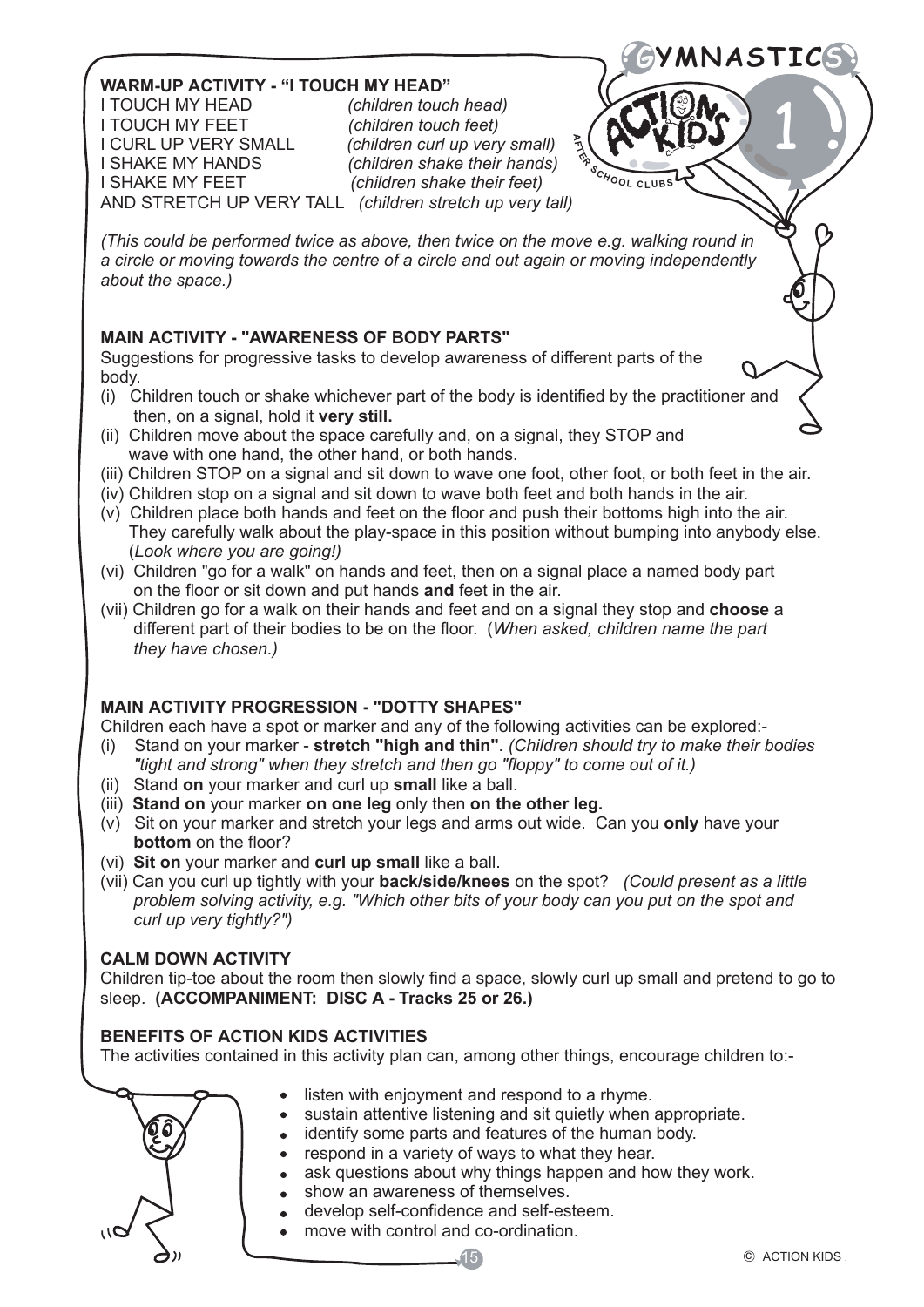# **Gymnastics Activities - Session 12**

| <b>WARM UP</b> |                                                                                                                                                                                                                                                                                                                                                                                                                                                                                                 |                                                   |  |
|----------------|-------------------------------------------------------------------------------------------------------------------------------------------------------------------------------------------------------------------------------------------------------------------------------------------------------------------------------------------------------------------------------------------------------------------------------------------------------------------------------------------------|---------------------------------------------------|--|
|                | Spread markers out all around the play space and encourage children to jump, step<br>and bounce from one marker to another. They can follow any of their own trails, or<br>follow a trail of all the same colour. They carry a koosh ball and beanbag and at the<br>end of the trail they aim into containers spread around the edges of the room.                                                                                                                                              | Hands / feet,<br>corners,<br>lines, spots.        |  |
| 几              | <b>ACTION KIDS WARM - UP SONG</b>                                                                                                                                                                                                                                                                                                                                                                                                                                                               |                                                   |  |
|                | "CLAPPING PATTERNS" Remind children of the clapping patterns and put them to<br>music. Use at least two different pieces of music.                                                                                                                                                                                                                                                                                                                                                              | Disc A<br>Tracks 6, 8,<br>10, 11, 13,<br>16 or 18 |  |
|                | "IF YOU'RE HAPPY AND YOU KNOW IT" Encourage children to sing the song and<br>do the accompanying actions - do it slowly without music to establish the actions. If<br>appropriate progress to music.                                                                                                                                                                                                                                                                                            | Disc A<br>Track 14                                |  |
|                | <b>ACTIVITIES</b>                                                                                                                                                                                                                                                                                                                                                                                                                                                                               |                                                   |  |
|                | <b>BOUNCING</b> Remember some of the different ways of bouncing as practised in<br>the last session then play the music, and children bounce around using any of the<br>different ways.                                                                                                                                                                                                                                                                                                         | Disc A<br>Track 29                                |  |
|                | <b>BOUNCING</b> – section (viii) children join together different ways of bouncing then<br>balance or roll on instruction from the practitioner (as in session 11).                                                                                                                                                                                                                                                                                                                             |                                                   |  |
|                | "CROSSING THE RIVER" - stepping stone. Deliver the activity as detailed and<br>finish the activity with children making up their own way of travelling across the<br>stepping stones.                                                                                                                                                                                                                                                                                                           |                                                   |  |
|                | <b>WEAVING</b> Children move about the play space weaving in and out of all the stepping<br>stones, taking care not to bump into anyone else on the way. Can they travel in and<br>out in different ways (e.g. bouncing, galloping, skipping, hopping etc) and in different<br>directions (e.g. backwards - looking over their shoulders and sideways).<br>These could also be performed to different pieces of music.                                                                          | Disc B<br>Track 23                                |  |
|                | <b>PARACHUTES</b> Place the markers in the centre of the room and open the parachute.<br>"Sunken Treasure" Children are identified by the colour of the section of parachute<br>to "swim" under the water (children ripple the parachute like the sea!) to retrieve 2<br>pieces of "treasure" (two markers) and put them into the treasure chest.                                                                                                                                               |                                                   |  |
|                | "I HEAR THUNDER" Pull the parachute taut and crouch down. As the rhyme<br>begins, everyone stands and pulls the parachute upwards causing it to fill with air<br>and rise like a giant mushroom. Mushroom the chute once or twice as appropriate<br>as children sing:<br>"I hear thunder, I hear thunder Hark don't you, Hark don't you?"<br>Then ripple the parachute as they sing: "Pitter patter raindrops, pitter patter<br>raindrops, I'm wet through, so are you." (Repeat several times) |                                                   |  |
|                | RAINDROPS ON THE UMBRELLA Throw a selection of small light balls onto the<br>chute and children ripple vigorously to make the balls bounce and jump off the chute<br>(raindrops bounce on the umbrella!).                                                                                                                                                                                                                                                                                       | Disc A<br>Track 28                                |  |
|                | <b>CLIMB THE MOUNTAIN</b> Children mushroom the parachute then bend down and<br>hold the edges close to the ground. When called, 2 children at a time can move onto<br>the chute and try to "climb the mountain".                                                                                                                                                                                                                                                                               |                                                   |  |
|                | <b>CALM DOWN</b>                                                                                                                                                                                                                                                                                                                                                                                                                                                                                |                                                   |  |
|                | "HUMPTY DUMPTY" Delivered as core or mushroom the chute on the first line then<br>hold it as it floats down and snuggle under it, like a duvet with hands stretched out.                                                                                                                                                                                                                                                                                                                        | Disc A<br>Track 15                                |  |
| √              | <b>ACTION KIDS CALM - DOWN SONG</b>                                                                                                                                                                                                                                                                                                                                                                                                                                                             |                                                   |  |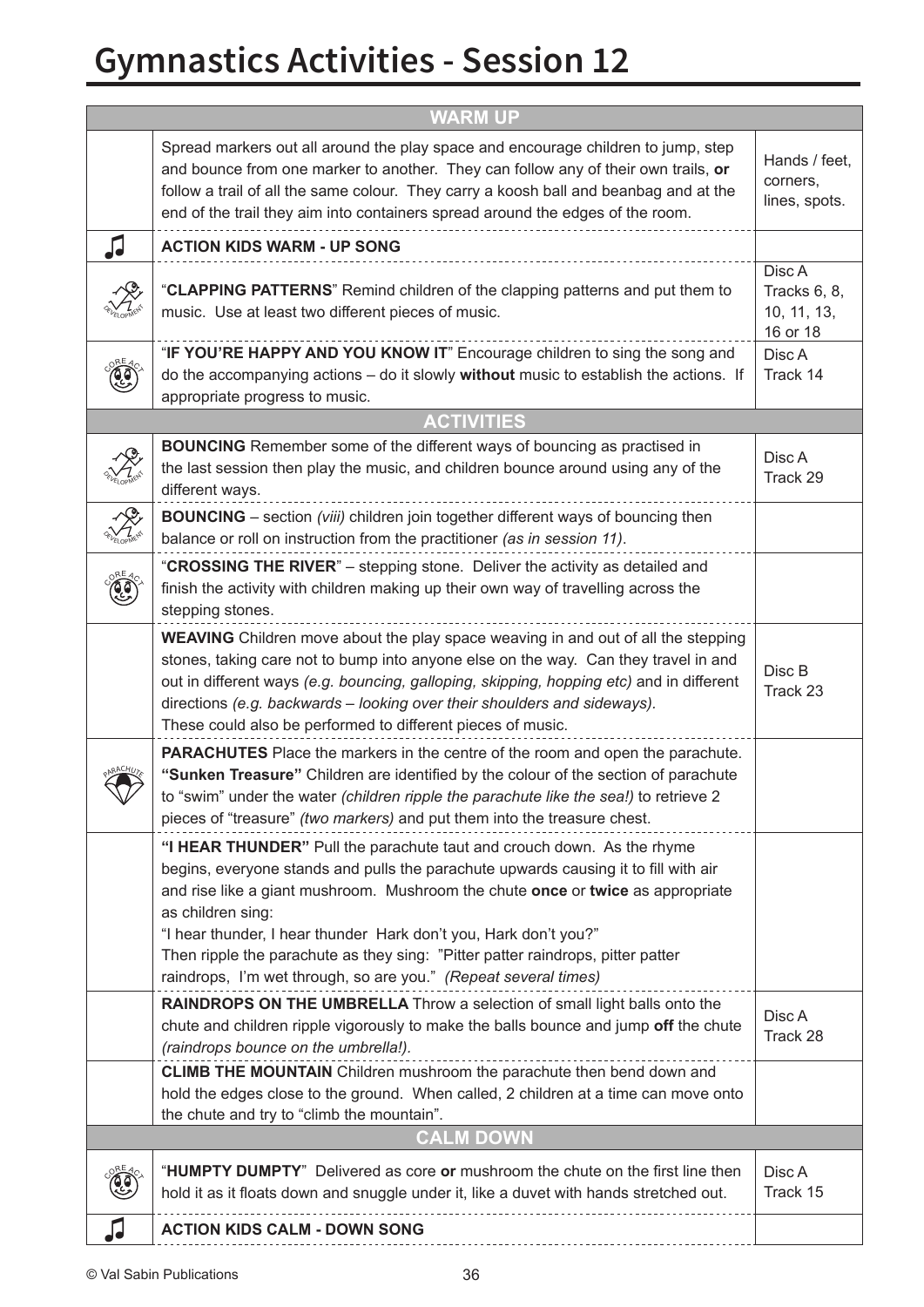G**YMNASTIC**S **A** $\frac{\delta_{\mathcal{C}_{\mathcal{H}_{\mathcal{O}}}}}{\delta_{\mathcal{C}_{\mathcal{H}_{\mathcal{O}}}}}}$ 12 WARM-UP ACTIVITY - "IF YOU'RE HAPPY AND YOU KNOW IT Sing together to the song...... "IF YOU'RE HAPPY AND YOU KNOW IT "...... "WAVE YOUR HANDS" "CLAP YOUR HANDS" "SHAKE A LEG" "SIT DOWN, STAND UP, JUMP ABOUT " etc. Sing and make actions **with or without accompaniment. (ACCOMPANIMENT: DISC A - Track 14) MAIN ACTIVITY - "CROSSING THE RIVER"** Each child has a number of spots or markers which they arrange in a line of stepping stones. They can practise:- (i) walking across the stepping stones (ii) walking sideways across the stepping stones (iii) walking backwards across the stepping stones

- (iv) jumping across the stepping stones
- (v) jumping sideways across the stepping stones
- (vi) hopping across the stepping stones

*(they might have to put the stepping stones closer)*

*(Extensions to this activity could be achieved by making the stepping stones further apart or putting the stepping stones in a different pattern and making them different sizes.)*

#### **MAIN ACTIVITY PROGRESSION - "JUMPING THE STREAM"**

- (i) Two skipping ropes are placed on the ground a parallel distance apart. Children try to jump the "stream" without getting their feet wet!
- (ii) To extend the activity, one end of the "stream" is made wider so children can see how far along the "stream" they can get.
- (iii) If the end of the "stream" is too wide to jump children can place one stepping stone in the middle. *(Children should be encouraged to take off from one foot only)*

**CALM DOWN ACTIVITY** (Children sit quietly on the floor) HUMPTY DUMPTY HAD A GREAT FALL *(Children lie down flat and wide on the floor)* ALL THE KING'S HORSES AND ALL THE KING'S MEN COULDN'T PUT HUMPTY TOGETHER AGAIN

*(Children slowly curl up small and remain very quiet initially, with no musical accompaniment, but then move to..)* **(ACCOMPANIMENT: DISC A - Track 15)**

#### **BENEFITS OF ACTION KIDS ACTIVITIES**

"Action Kids" activities are not only FUN but are designed to further extend the physical, creative, personal, social and emotional, communication and language, and mathematical development of children as well as their knowledge of the world. The activities contained in this activity plan can, among other things, encourage children to:

- respond with enjoyment to songs and rhymes and sing them from memory.
- be confident to try new activities, initiate ideas and speak in a familiar group.
- select markers and create lines of stepping stones independently.
- use a range of small equipment.
- match movements to songs and rhymes.
- identify a position and use simple words like "around and over" to describe it.

37

- develop confidence and self-esteem .
- dress and undress independently.

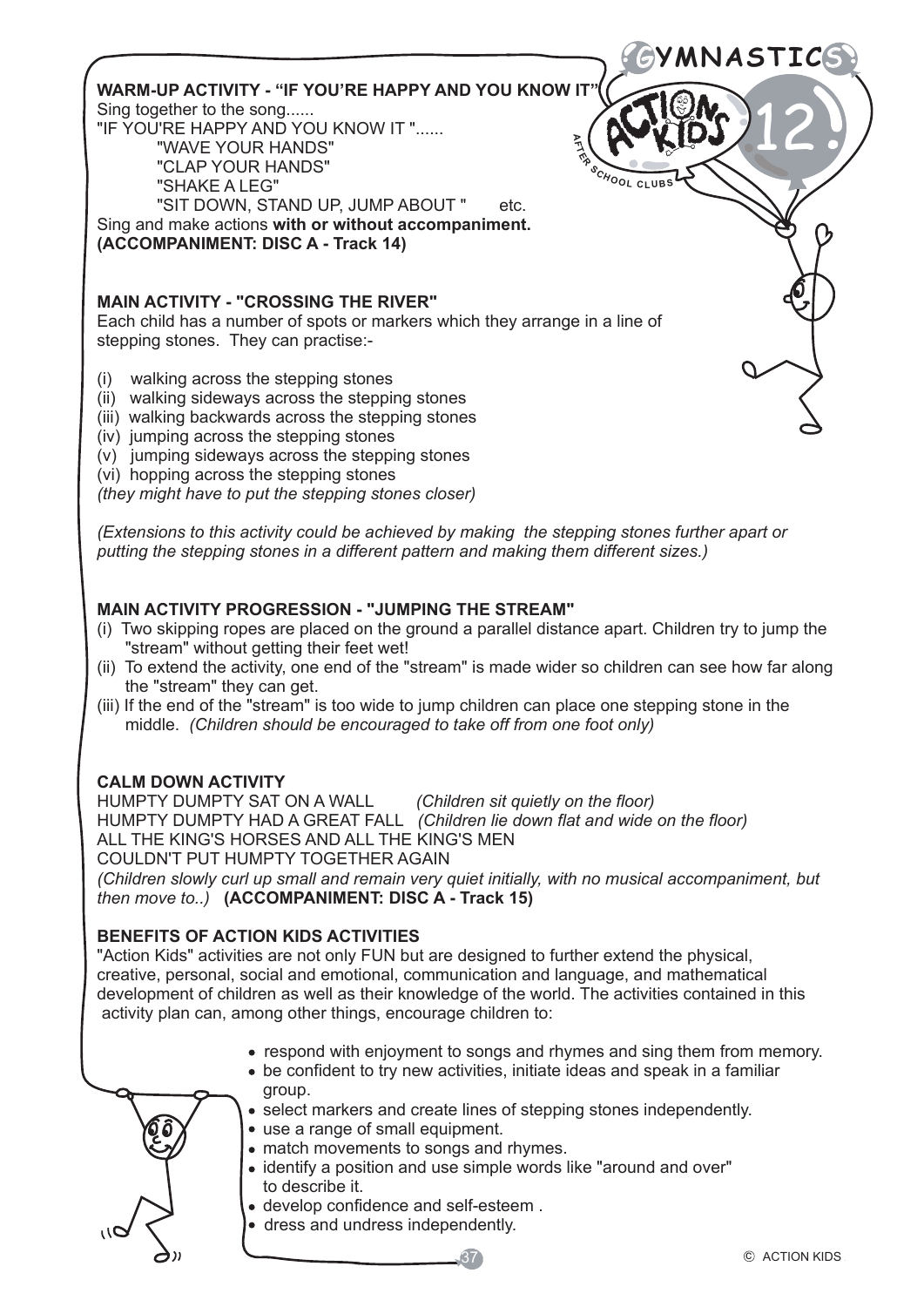### **Dance Activities - Session 9**

| <b>WARM UP</b> |                                                                                                                                                                                                                                                                                                                    |                                          |  |
|----------------|--------------------------------------------------------------------------------------------------------------------------------------------------------------------------------------------------------------------------------------------------------------------------------------------------------------------|------------------------------------------|--|
|                | Markers out in trails. Children walk along trails in different ways and balancing balls<br>and beans bags on different body parts. They move towards containers at the sides<br>of the room and try to drop the beanbags into the containers straight from the body<br>parts they have been balancing on.          |                                          |  |
| JJ             | <b>ACTION KIDS WARM - UP SONG</b>                                                                                                                                                                                                                                                                                  |                                          |  |
| (8)            | "FISTS AND FINGERS" Remember and practise the activity from session 8 and<br>then perform to music.                                                                                                                                                                                                                | Disc A<br>Track 31                       |  |
|                | SKIPPING Children skip in and out of the markers in time to the music                                                                                                                                                                                                                                              | Disc B<br>Track 32<br>or 33              |  |
|                | <b>ACTIVITIES</b>                                                                                                                                                                                                                                                                                                  |                                          |  |
| (8)            | "HIGH AND LOWS" Remember and practise from last session then use music - try<br>both pieces of music                                                                                                                                                                                                               | Disc B<br>Track 35<br>Disc A<br>Track 19 |  |
|                | "BUBBLES" Deliver the dance activity. Try all the ideas without music first<br>(tambourine accompaniment) then try it with music - simple dance first.                                                                                                                                                             | Disc B<br>Track 29                       |  |
|                | <b>RED AND WHITE</b> Deliver the activities detailed in session 8 using the pieces of cloth<br>as a stimulus.                                                                                                                                                                                                      |                                          |  |
|                | SOFT AND FLOATING Children make wide shapes with their arms and 'float' about<br>the room like bubbles.<br>Up and down, turning, shaking, sometimes shimmering.                                                                                                                                                    | Disc A<br>Track 30                       |  |
|                | <b>PARACHUTES</b> Put all the markers in the centre of the space and put the parachute<br>over them. Children sit with their legs under the parachute and ripple it gently. In turn<br>the children go under the parachute to "collect the bubble blowing liquid" from the<br>cupboard. (Collect two pieces each.) | Disc B<br>Track 15                       |  |
|                | "BLOWING BUBBLES" Children ripple vigorously (to build up foam) then<br>mushroom to create a bubble. They do two more mushrooms before repeating the<br>whole sequence as many times as required. Finally mushroom the parachute and<br>release it to let the bubbles "float"                                      |                                          |  |
|                | <b>BURST THE BUBBLES</b> Children make a large mushroom then trap the air<br>underneath to form a "bubble". They climb up it on hands and feet to drive their air<br>out. Let everyone have a turn who wishes to.                                                                                                  |                                          |  |
|                | <b>BUBBLES IN THE AIR</b> Place light sponge balls and balzacs on the parachutes and<br>children shake it vigorously to shake the bubbles off the chute!                                                                                                                                                           | Disc A<br>Track 29                       |  |
|                | "KEEP IT UP" Place one balzac ball on the parachute. With music into background,<br>children keep the Balzac up in the air right to the end of the music.                                                                                                                                                          | Disc B<br>Track 30                       |  |
|                | <b>CALM DOWN</b>                                                                                                                                                                                                                                                                                                   |                                          |  |
|                | "I TOUCH MY HEAD" Children lay the parachute on the floor, then stand on it and<br>perform the activity. After a signal from the practitioner, children tip - toe to the spot.                                                                                                                                     |                                          |  |
| JJ             | <b>ACTION KIDS CALM - DOWN SONG</b>                                                                                                                                                                                                                                                                                |                                          |  |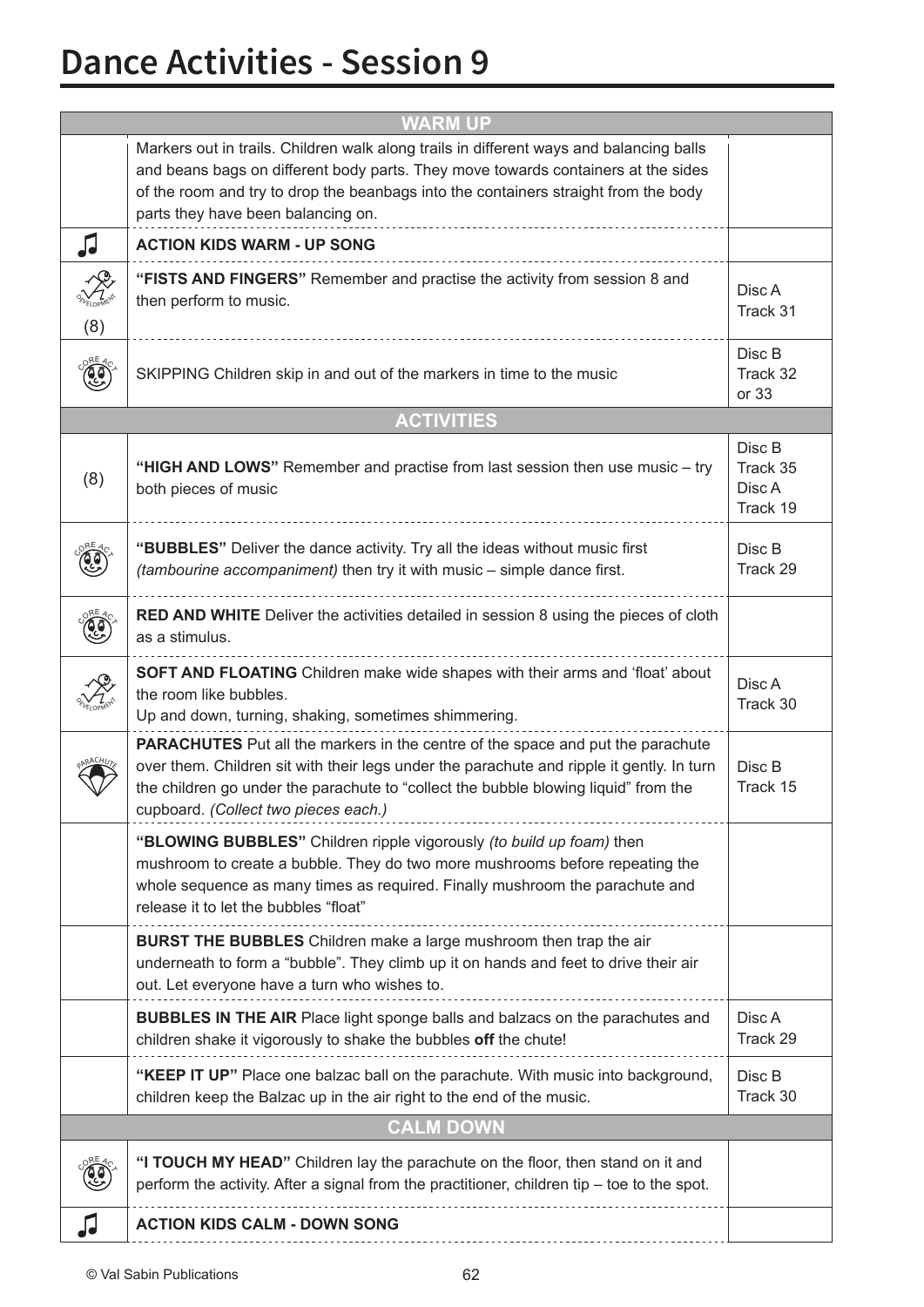#### **WARM UP ACTIVITY - "SKIPPING"**

Children respond to skipping music - "The Sun Has Got His Hat On" *(heads held high, and light, springy steps - they try to develop the skipping rhythm.)*

**(ACCOMPANIMENT: DISC A - Tracks 32 or 33)**

#### **MAIN ACTIVITY - "BUBBLES"**

Children should watch the adult blowing bubbles with a soapy mixture or blow their own bubbles. They are encouraged to describe what is going on. Words can be introduced such as "growing, getting bigger, floating, flying, popping" etc. Children start low on the ground, slowly grow into a fully expanded "bubble" *(stretched out WIDE)* then they float and fly GENTLY AND LIGHTLY about the room sometimes high and sometimes low and sometimes turning around. Children then practise "popping" *(hopping and jumping).* As the practitioner makes "popping" sounds using voice or percussion the children practise exploding into the air with jumps and hops (*springy and strong!)*

#### **DANCE FRAMEWORK:**

\* Start low and small on the ground. \* Gradually, slowly expand into a fully stretched "bubble" shape. \* Float and fly around the room, sometimes turning. \* Sharp "pops" before they drip to the floor.

**A**

 $\frac{s_{c}}{s_{H}}$ 

#### **(ACCOMPANIMENT: DISC B - Track 29 "Bubbles".)**

This dance could be further developed and expanded to the music on **Track 30.** Children make the shape of a "blower" then rush and turn as the bubbles move through, then float before popping.

#### **MAIN ACTIVITY PROGRESSION - "BALLOONS"**

Children sit around the practitioner and talk about balloons. They watch her inflate the balloon with four deep breaths. Children will observe that with each breath the balloon gets larger. (*They can count out loud the number of breaths the adult takes and then show the correct number of fingers - 4)*  They move into a space and the practitioner says "I am going to blow you up with four big blows" Children start in a small curled up shape on the ground. As each of the four blowing sounds is made they grow a little bit bigger until the fourth "blow" when they are as large as possible. (*This should be practised several times and the children can help with the "blowing" noises.)*  Children sit around the practitioner again and watch the balloon being inflated - then let go! Children describe what happens. *(It flies around in a zig-zag pattern then flops to the floor!)*  Children practise running in and out of each other on tip-toes making sharp zig-zag patterns on the floor*. (Tambourine accompaniment)* Those two actions should be joined together, i.e. blowing the balloon up with four blows and letting the balloon go to run in a zig-zag pattern. At the end of the zig-zag running the balloon is empty and the children flop to the floor.

**DANCE FRAMEWORK:** Start small on the floor and blow the balloon up with four blows. Zig-zag about the room on tip-toes then flop limply to the floor.

#### **(ACCOMPANIMENT: Voice and percussion.)**

*(In a restricted space, the balloon could be deflated slowly and noisily whilst still being held. Children would shake and shiver on the spot, flop to the floor and lie down limply.)*

#### **CALM DOWN ACTIVITY - "I TOUCH MY HEAD"**

I TOUCH MY HEAD (*children touch their head*) I TOUCH MY FEET (*children touch their feet)* I CURL UP SMALL (*children curl up small)* AND GO TO SLEEP (*children pretend to go to sleep)*

#### **BENEFITS OF ACTION KIDS ACTIVITIES**

The activities contained in this activity plan can, among other things, encourage children to:-

- use language such as "greater", "smaller", "heavier", "lighter", to describe size and quality.
- $\mathfrak{so}$  /  $'$   $'$   $\bullet$  explore and experiment with words and sounds and use them for accompaniment.
	- respond in a variety of ways to what they see, hear and touch.
	- express their ideas through movement.
	- use their imagination
	- investigate blowing bubbles and inflating and deflating balloons.
	- show an awareness of space, of themselves, and of others.
	- . develop self-confidence and self-esteem.

DANCE

9

O<br>L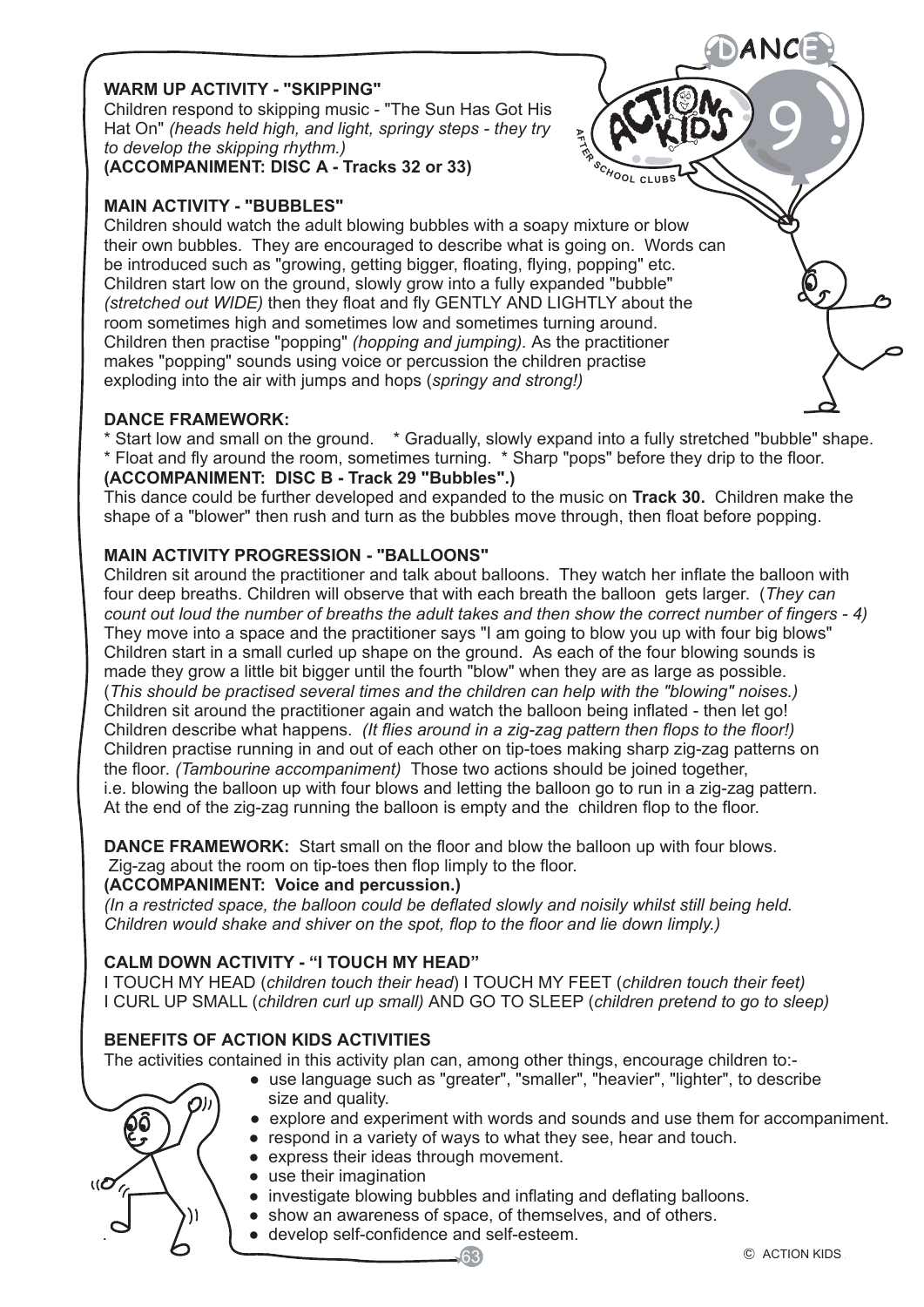## **Games Activities - Session 13**

| <b>WARM UP</b>    |                                                                                                                                                                                                                                                                                                                                                                                                        |                                             |
|-------------------|--------------------------------------------------------------------------------------------------------------------------------------------------------------------------------------------------------------------------------------------------------------------------------------------------------------------------------------------------------------------------------------------------------|---------------------------------------------|
|                   | Markers on the floor. Tubs / containers / targets all around the edges of the room.<br>Encourage children to throw / catch / roll / kick and to aim into or at the targets with<br>balls or beanbags.                                                                                                                                                                                                  | Markers,<br>balls,<br>beanbags,<br>tubs etc |
| JJ                | <b>ACTION KIDS WARM - UP SONG</b>                                                                                                                                                                                                                                                                                                                                                                      |                                             |
|                   | "THE GRAND OLD DUKE OF YORK" Perform the warm-up activity as in the last<br>session.                                                                                                                                                                                                                                                                                                                   | Disc A<br>Track 20                          |
|                   | "LITTLE MISS MUFFET" Encourage children to perform the activity several times.<br>Make sure the "running away" is controlled and safe.                                                                                                                                                                                                                                                                 |                                             |
| <b>ACTIVITIES</b> |                                                                                                                                                                                                                                                                                                                                                                                                        |                                             |
|                   | <b>TRAFFIC LIGHTS</b> To encourage control and mobility, children move in different<br>ways to the different colours of the traffic signals. GREEN = RUN, AMBER = WALK,<br><b>RED = STOP.</b> Children practise this, responding to the practitioners signals (in any<br>order!). Once they have control - try it to music (listen to the music first to determine<br>what the different pieces mean). | Disc A<br>Track 5                           |
|                   | <b>THROW TO A PARTNER</b> Stand in 2's and using a beanbag or ball try to throw and<br>catch with your partner. Hold "big hands" out to catch and throw very gently, trying<br>to aim into the "big hands" of your partner.                                                                                                                                                                            | Balls,<br>beanbags                          |
|                   | <b>THROWING AT, INTO OR OVER A TARGET</b> Select 2 or 3 of the aiming activities<br>for children to try. (If children are all very young - keep the targets very similar. If<br>varied ability / age make the targets different and appropriate.)                                                                                                                                                      | Disc B<br>Track 18                          |
|                   | "MAKING TARGET THROWING INTO GAMES" Let children adjust their targets to<br>make them their own, or to create new targets. Make rules which involve things like<br>standing behind each other, taking turns etc. See detailed description.                                                                                                                                                             | Markers,<br>balls and<br>beanbags           |
|                   | "AIMING INTO DIFFERENT TARGETS" Carry your throwing equipment about the<br>room, in and out of the targets to the music. When music stops - aim at or into the<br>nearest target. Collect your equipment and move again when the music re-starts.<br>Repeat and move to the music. Put balls etc. into the centre of the room.                                                                         | Disc B<br>Track 15                          |
|                   | <b>PARACHUTE - SUNKEN TREASURE</b> Cover the balls with the parachute. Children<br>hold the chute and ripple it around waist height. On a signal two or three children at<br>a time move under the parachute to collect a ball and roll it back out. They pick the<br>ball up and aim it into a box.                                                                                                   |                                             |
|                   | <b>FRIENDLY FISHES</b> Children sit with feet under the parachute and ripple it. Choose<br>three or four children to slide under the waves and slither about like fishes in the sea.<br>They choose some toes to tickle and then go back to their place. Make sure<br>everyone has a turn.                                                                                                             |                                             |
|                   | "JELLY FISH" As in the last session.                                                                                                                                                                                                                                                                                                                                                                   |                                             |
| <b>CALM DOWN</b>  |                                                                                                                                                                                                                                                                                                                                                                                                        |                                             |
|                   | "TALL OR SMALL" Stay in the "small" position for several moments. When "tickled"<br>into "Life" tip-toe to meet in the finishing place.                                                                                                                                                                                                                                                                |                                             |
| IJ                | <b>ACTION KIDS CALM - DOWN SONG</b>                                                                                                                                                                                                                                                                                                                                                                    |                                             |